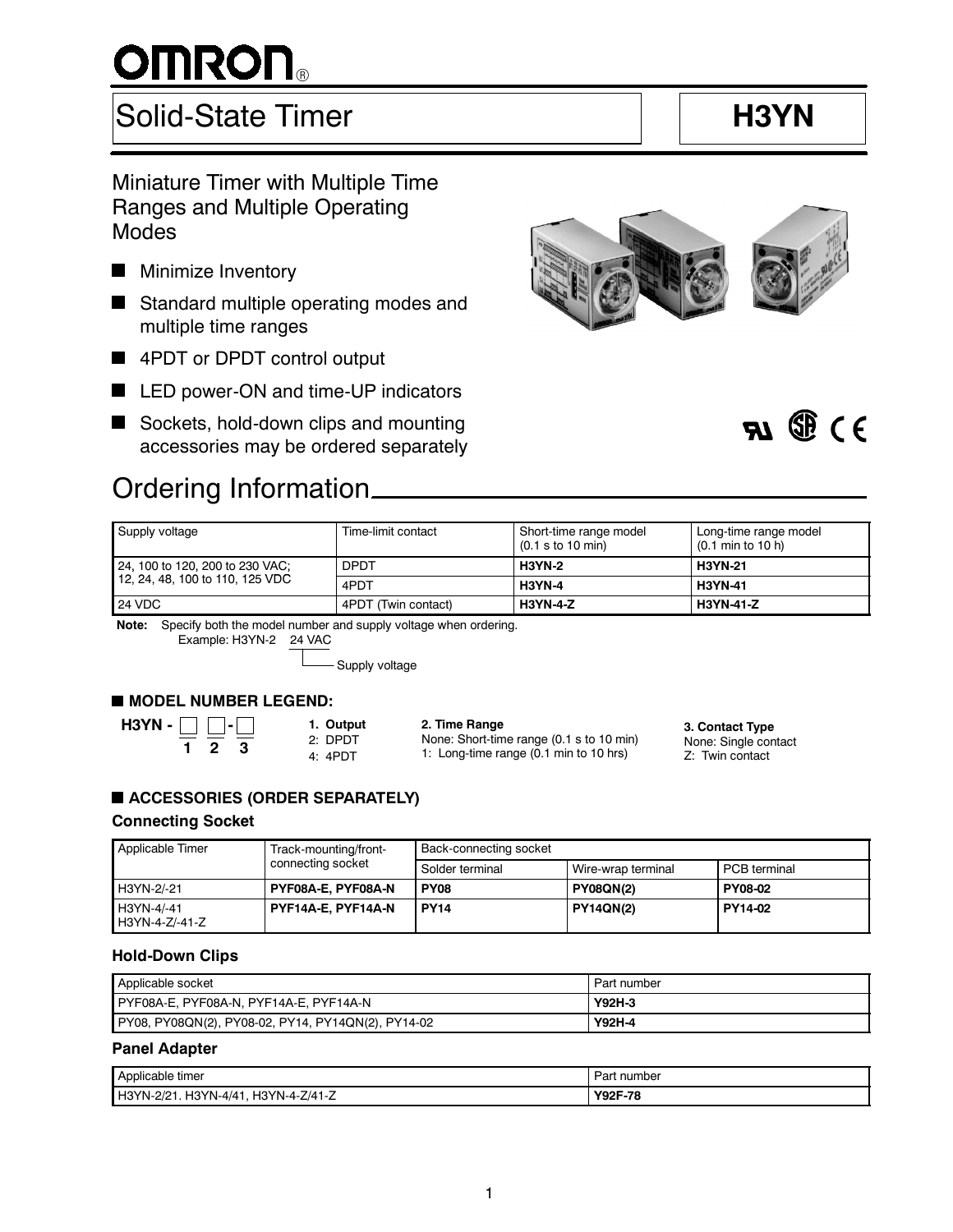# Specifications

# **RATINGS**

| Item              | H3YN-2/-4/-4-Z                                                   |                                                                                                                         | H3YN-21/-41/-41-Z                                                                        |  |
|-------------------|------------------------------------------------------------------|-------------------------------------------------------------------------------------------------------------------------|------------------------------------------------------------------------------------------|--|
| Time ranges       | 0.1 s to 10 min (1 s, 10 s, 1 min, or 10 min<br>max. selectable) |                                                                                                                         | 0.1 min to 10 h (1 min, 10 min, 1 h, or 10 h<br>max. selectable)                         |  |
| Supply voltage    |                                                                  |                                                                                                                         | 24, 100 to 120, 200 to 230 VAC; 12, 24, 48, 100 to 110, 125 VDC (see note 1)             |  |
| Operating mode    |                                                                  |                                                                                                                         | ON-delay, interval, repeat cycle with ON-start or OFF-start (selectable with DIP switch) |  |
| Operating voltage | (see note 2)                                                     |                                                                                                                         | 85% to 110% of rated supply voltage (12 VDC: 90% to 110% of rated supply voltage)        |  |
| Power consumption | 24 VAC:<br>100 to 120 VAC:                                       | Relay ON: 1.1 VA (at 24 VAC, 60 Hz)<br>Relay OFF: 0.2 VA (at 24 VAC, 60 Hz)<br>Relay ON: 14 VA (at 120 VAC, 60 Hz)      |                                                                                          |  |
|                   | 200 to 230 VAC:                                                  | Relay OFF: 0.6 VA (at 120 VAC, 60 Hz)<br>Relay ON: 1.5 VA (at 230 VAC, 60 Hz)<br>Relay OFF: 0.9 VA (at 230 VAC, 60, Hz) |                                                                                          |  |
|                   | 12 VDC:                                                          | Relay ON: 0.9 W (at 12 VDC)<br>Relay OFF: 0.07 W (at 12 VDC)                                                            |                                                                                          |  |
|                   | 24 VDC:                                                          | Relay ON: 0.9 W (at 24 VDC)<br>Relay OFF: 0.7 W (at 24 VDC)                                                             |                                                                                          |  |
|                   | 48 VDC:                                                          | Relay ON: 1.0 W (at 48 VDC)<br>Relay OFF: 0.2 W (at 48 VDC)                                                             |                                                                                          |  |
|                   | 100 to 110 VDC:                                                  | Relay ON: 1.3 W (at 110 VDC)<br>Relay OFF: 0.3 W (at 110 VDC)                                                           |                                                                                          |  |
|                   | 125 VDC:                                                         | Relay ON: 1.3 W (at 125 VDC)<br>Relay OFF: 0.3 W (at 125 VDC)                                                           |                                                                                          |  |
| Control outputs   | DPDT:<br>4PDT:                                                   | 5 A at 250 VAC, resistive load ( $cos\phi = 1$ )<br>3 A at 250 VAC, resistive load $(cos\phi = 1)$                      |                                                                                          |  |

**Note:** 1. Single-phase, full-wave-rectified power supplies can be used.

2. When using the H3YN in any place where the ambient temperature is more than 50°C, supply 90% to 110% of the rated supply voltages (supply 95% to 110% with 12 VDC type).

### **CHARACTERISTICS**

| Item<br>H3YN-2/-21<br>H3YN-4/-41  |                        |                                                                                                                                                                                                                                                                       |                                                                        |  |
|-----------------------------------|------------------------|-----------------------------------------------------------------------------------------------------------------------------------------------------------------------------------------------------------------------------------------------------------------------|------------------------------------------------------------------------|--|
| Repeat accuracy                   |                        | $\pm$ 1% FS max. (1 s range: $\pm$ 1% $\pm$ 10 ms max.)                                                                                                                                                                                                               |                                                                        |  |
| Setting error                     |                        | $±10\%±50$ ms FS max.                                                                                                                                                                                                                                                 |                                                                        |  |
| Resetting time                    |                        | Min. power-opening time: 0.1 s max. (including halfway reset)                                                                                                                                                                                                         |                                                                        |  |
| Insulation resistance             |                        | 100 $\text{M}\Omega$ min. (at 500 VDC)                                                                                                                                                                                                                                |                                                                        |  |
| Dielectric strength               |                        | 2,000 VAC, 50/60 Hz for 1 min (between current-carrying terminals and exposed<br>non-current-carrying metal parts)<br>2,000 VAC, 50/60 Hz for 1 min (between operating circuit and control output)<br>1,000 VAC, 50/60 Hz for 1 min (between non-continuous contacts) |                                                                        |  |
|                                   |                        | 2,000 VAC, 50/60 Hz for 1 min<br>(between contacts of different poles)                                                                                                                                                                                                | 2,000 VAC, 50/60 Hz for 1 min<br>(between contacts of different poles) |  |
| Vibration                         | Mechanical durability  | 10 to 55 Hz, 0.75-mm single amplitude                                                                                                                                                                                                                                 |                                                                        |  |
| Malfunction durability            |                        | 10 to 55 Hz, 0.5-mm single amplitude                                                                                                                                                                                                                                  |                                                                        |  |
| Shock                             | Mechanical durability  | 1,000 m/s <sup>2</sup> (approx. 100G)                                                                                                                                                                                                                                 |                                                                        |  |
|                                   | Malfunction durability | 100 m/s <sup>2</sup> (approx. 10G)                                                                                                                                                                                                                                    |                                                                        |  |
| Ambient temperature               | Operating              | -10°C to 50°C (14°F to 122°F) with no icing                                                                                                                                                                                                                           |                                                                        |  |
|                                   | Storage                | -25°C to 65°C (-13°F to 149°F) with no icing                                                                                                                                                                                                                          |                                                                        |  |
| Ambient humidity                  | Operating              | 35% to 85% RH                                                                                                                                                                                                                                                         |                                                                        |  |
| Service life                      | Mechanical             | 10,000,000 operations min. (under no load at 1,800 operations/h)                                                                                                                                                                                                      |                                                                        |  |
|                                   | Electrical             | DPDT:<br>500,000 operations min. (5 A at 250 VAC, resistive load at 1,800 operations/h)<br>4PDT:<br>200,000 operations min. (H3YN-4-Z/-41-Z: 100,000 operations min.)<br>(3 A at 250 VAC, resistive load at 1,800 operations/h)                                       |                                                                        |  |
| Weight                            |                        | Approx. 50 g                                                                                                                                                                                                                                                          |                                                                        |  |
| UL/CSA/CE (EMC) (LV)<br>Approvals |                        |                                                                                                                                                                                                                                                                       |                                                                        |  |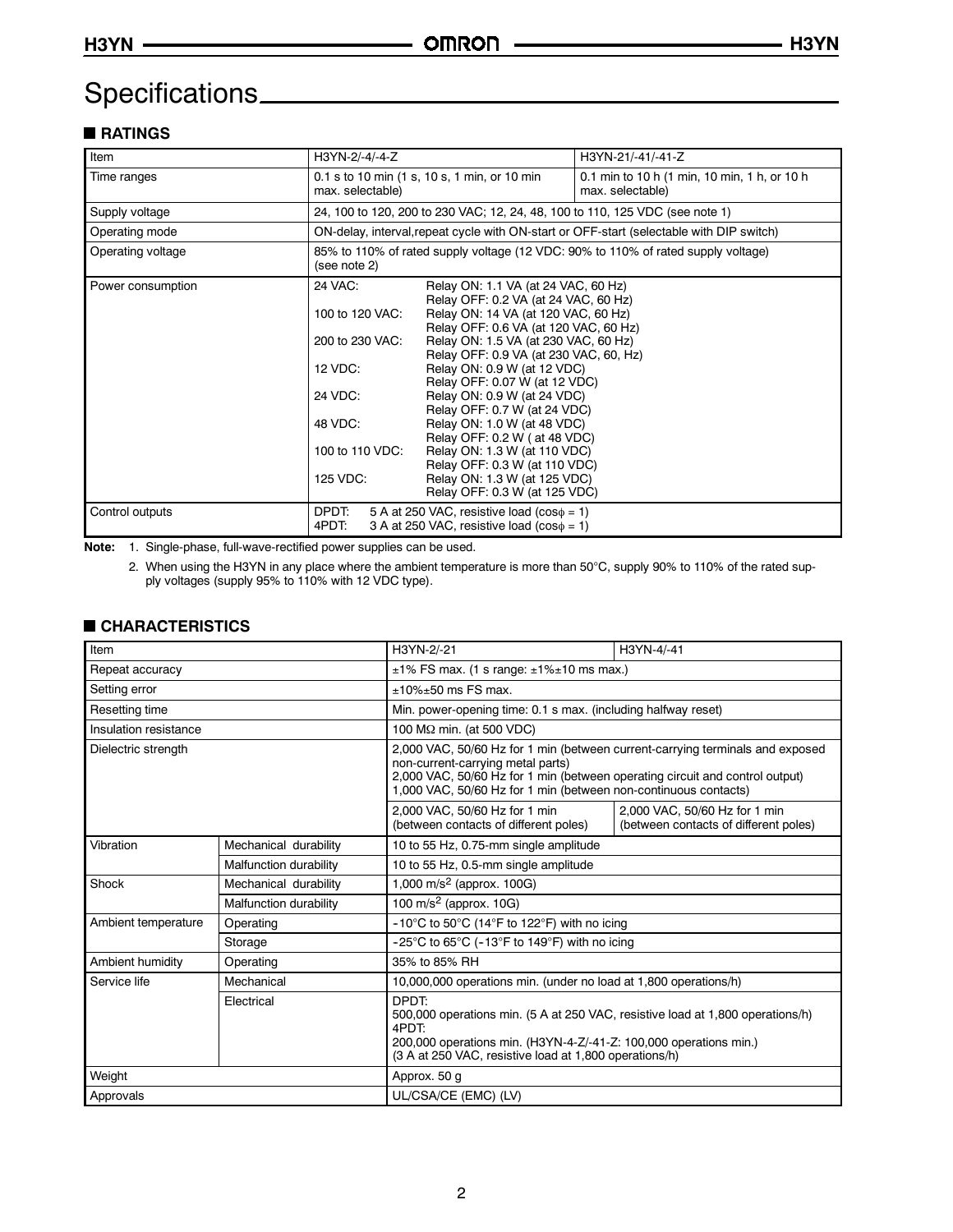# Engineering Data

#### **ELECTRICAL SERVICE LIFE**

**Electrical Life Expectancy (Reference Value) H3YN-2/-21**



Reference: A maximum current of 0.6 A can be switched at 125 VDC ( $cos\phi = 1$ ). Maximum current of 0.2 A can be switched if L/R is 7 ms. In both cases, a life of 100,000 operations can be expected. The minimum applicable load is 1 mA at 5 VDC (P reference value).



3



Reference: A maximum current of 0.5 A can be switched at 125 VDC ( $cos\phi = 1$ ). Maximum current of 0.2 A can be switched if L/R is 7 ms. In both cases, a life of 100,000 operations can be expected. The minimum applicable load is 1 mA at 1 VDC (P reference value).

H3YN-4-Z/-41-Z

 $\circ$ 



Load current (A)

 $\overline{2}$ 

 $\mathbf{1}$ 

Load current (A)

Reference: A maximum current of 0.5 A can be switched at 125 VDC ( $cos\phi = 1$ ). Maximum current of 0.2 A can be switched if L/R is 7 ms. In both cases, a life of 100,000 operations can be expected. The minimum applicable load is 0.1 mA at 1 VDC (P reference value).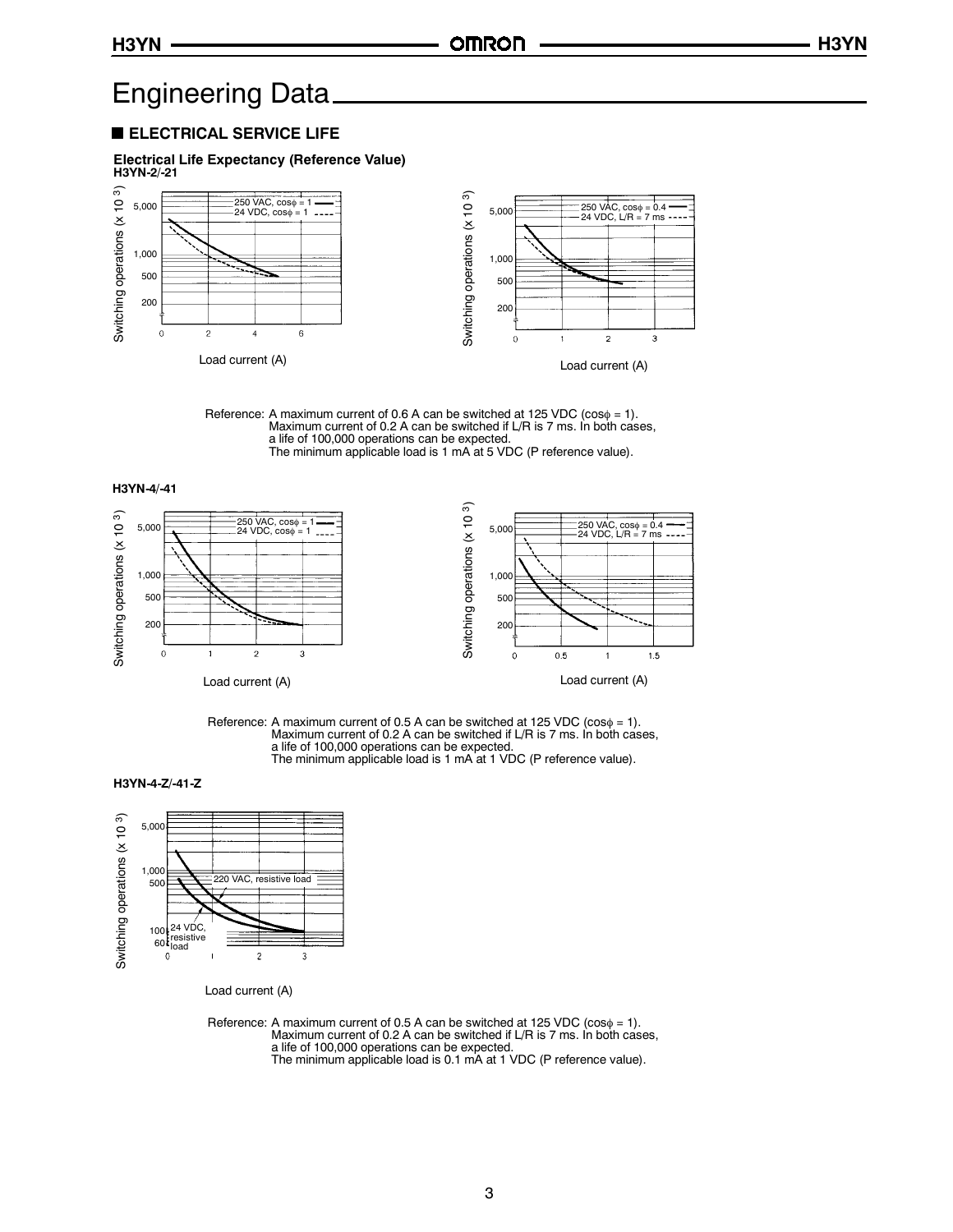# Nomenclature

**Output Indicator (Orange)** (Lit: Output ON)



**Run/Power Indicator (Green)** (Lit: Power ON)

#### **Main Dial** Set the desired time according to time range selectable by DIP switch.



| Operating mode                            | Timing chart                                                                                                                                                   |                                                                                                                                                                                                  |  |  |
|-------------------------------------------|----------------------------------------------------------------------------------------------------------------------------------------------------------------|--------------------------------------------------------------------------------------------------------------------------------------------------------------------------------------------------|--|--|
|                                           | H3YN-2/-21                                                                                                                                                     | H3YN-4/-41                                                                                                                                                                                       |  |  |
| ON-delay<br>Power<br>Output               | Rt<br>Power (13-14)<br>Time limit contact<br>NC (9-1, 12-4)<br>Time limit contact<br>NO (9-5, 12-8)<br>Run/Power indicator<br>(PW)<br>Output indicator<br>(UP) | Rt<br>Power (13-14)<br>Time limit contact<br>NC (9-1, 10-2, 11-3,<br>$12-4)$<br>Time limit contact<br>NO (9-5, 10-6, 11-7,<br>$12-8)$<br>Run/Power indicator<br>(PW)<br>Output indicator<br>(UP) |  |  |
| Interval<br>Power<br>Output               | Rt<br>Power (13-14)<br>Time limit contact<br>NC (9-1, 12-4)<br>Time limit contact<br>NO (9-5, 12-8)<br>Run/Power<br>indicator (PW)<br>Output indicator<br>(UP) | Rt<br>Power (13-14)<br>Time limit contact<br>NC (9-1, 10-2, 11-3,<br>$12-4)$<br>Time limit contact<br>NO (9-5, 10-6, 11-7,<br>$12-8$<br>Run/Power<br>indicator (PW)<br>Output indicator<br>(UP)  |  |  |
| Repeat cycle OFF-start<br>Power<br>Output | Power (13-14)<br>Time limit contact<br>NC (9-1, 12-4)<br>Time limit contact<br>NO (9-5, 12-8)<br>Run/Power indicator<br>(PW)<br>Output indicator<br>(UP)       | Power (13-14)<br>Time limit contact<br>NC (9-1, 10-2, 11-3,<br>$12-4)$<br>Time limit contact<br>NO (9-5, 10-6, 11-7,<br>$12-8$<br>Run/Power indicator<br>(PW)<br>Output indicator<br>(UP)        |  |  |
| Repeat cycle ON-start<br>Power<br>Output  | Power (13-14)<br>Time limit contact<br>NC (9-1, 12-4)<br>Time limit contact<br>NO (9-5, 12-8)<br>Run/Power<br>indicator (PW)<br>Output indicator<br>(UP)       | Power (13-14)<br>Time limit contact<br>NC (9-1, 10-2, 11-3,<br>$12-4)$<br>Time limit contact<br>NO (9-5, 10-6, 11-7,<br>$12-8)$<br>Run/Power<br>indicator (PW)<br>Output indicator<br>(UP)       |  |  |

**Note:** t: Set time

Rt: Reset time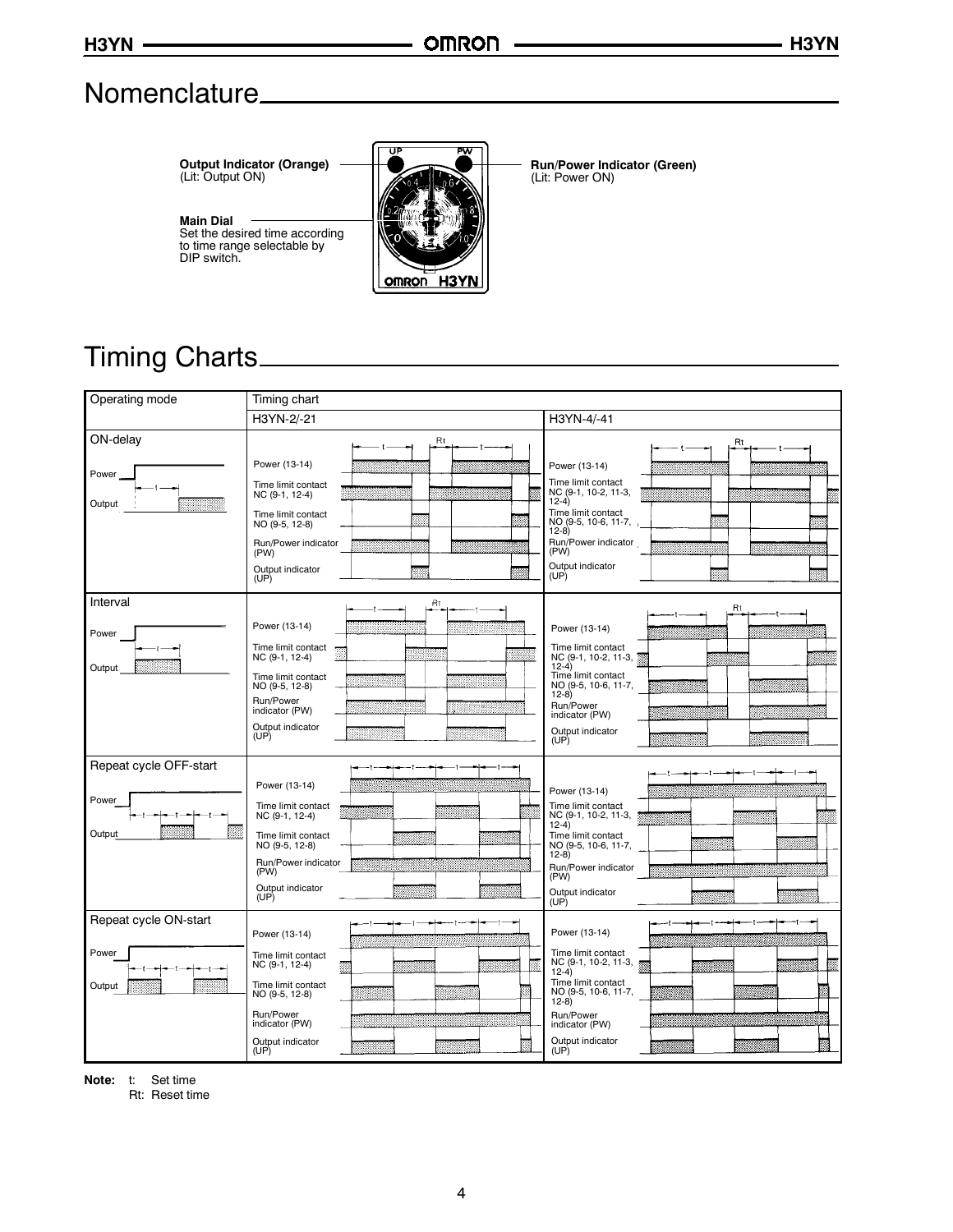### **PULSE OPERATION**

A pulse output for a certain period can be obtained with a random external input signal.

Use the H3YN in interval mode as shown in the following timing charts.

#### **H3YN-2/-21**



**H3YN-4/-41 H3YN-4-Z/-41-Z**



Power (9-14) External short circuit (5-13) External input (9-13)

Time limit contact NO (12-8) Time limit contact NC (12-4)

Run/Power indicator (PW) Output indicator (UP)

Power (9-14)

External short circuit (5-13) External input (9-13)

(10-2, 11-3, 12-4) Run/Power indicator (PW)



**Note:** t: Set time Rt: Reset time



Rt: Reset time

# **! Caution**

Be careful when connecting wires.

| Mode            | Terminals                                                                                                |
|-----------------|----------------------------------------------------------------------------------------------------------|
| Pulse operation | Power supply between 9 and 14<br>Short-circuit between 5 and 13<br>Input signal between between 9 and 13 |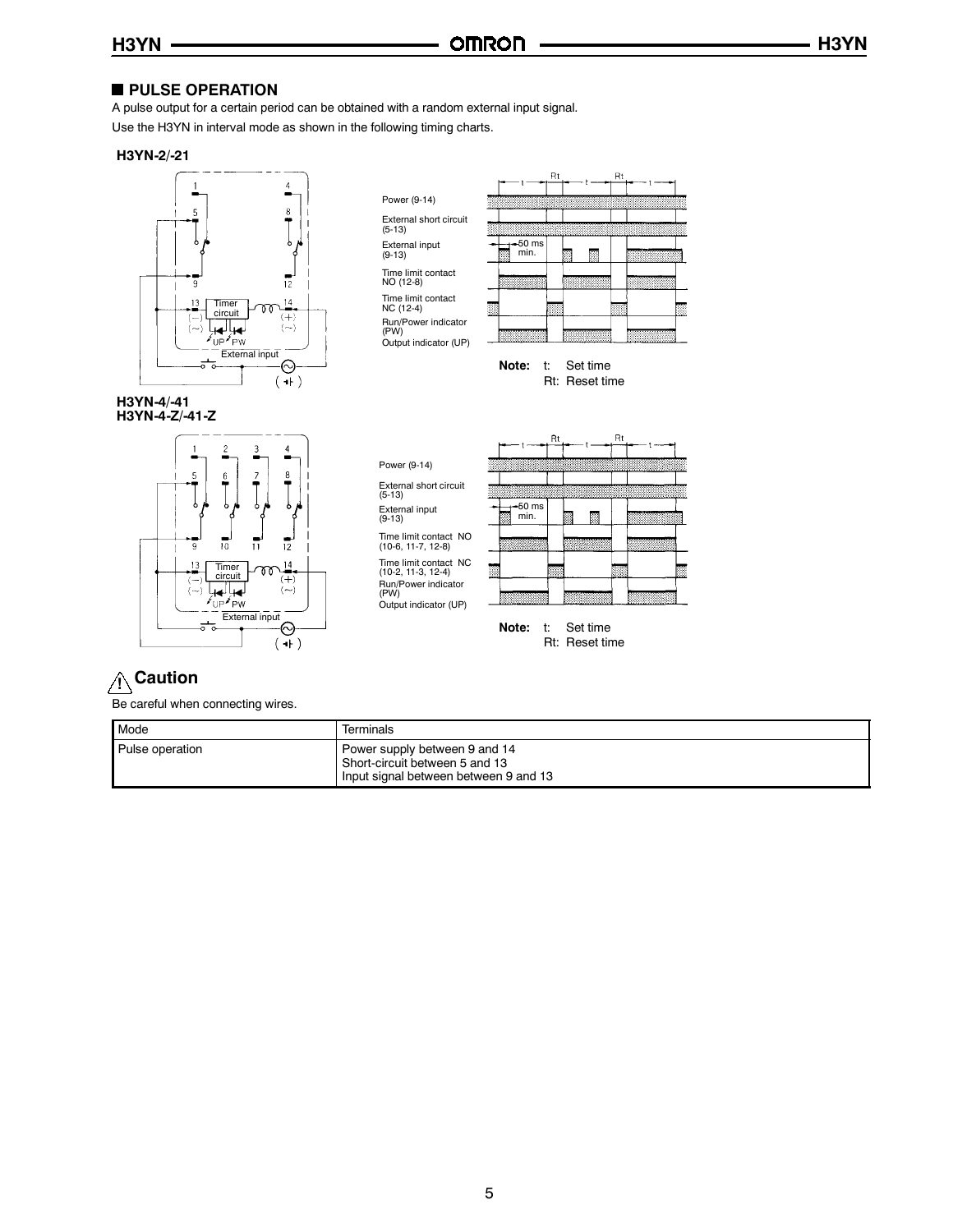# Operation

### **DIP SWITCH SETTINGS**

The 1-s range and ON-delay mode for H3YN-2/-4/-4-Z, the 1-min range and ON-delay mode for H3YN-21/-41/-41-Z are factory-set before shipping.

### **Time Ranges**

| Model                                       | Time range      | Time setting<br>range | Setting                          | Factory-set |  |
|---------------------------------------------|-----------------|-----------------------|----------------------------------|-------------|--|
| H3YN-2,<br><b>H3YN-4</b><br><b>H3YN-4-Z</b> | 1 <sub>s</sub>  | $0.1$ to $1$ s        | $\overline{a}$                   | Yes         |  |
|                                             | 10 <sub>s</sub> | 1 to $10 s$           | $\blacksquare$                   | No          |  |
|                                             | $1$ min         | $0.1$ to 1 min        | $\blacksquare$                   | No          |  |
|                                             | 10 min          | 1 to 10 $min$         | $\overline{\mathbf{B}}$          | No          |  |
| H3YN-21,<br>H3YN-41<br>H3YN-41-Z            | $1$ min         | $0.1$ to 1 min        | $\overline{a}$                   | Yes         |  |
|                                             | 10 min          | $1$ to $10$ min       | $\blacksquare$<br>$\blacksquare$ | No          |  |
|                                             | 1 <sub>h</sub>  | $0.1$ to $1$ h        | Н                                | No          |  |
|                                             | 10 <sub>h</sub> | 1 to 10 h             | Ε                                | No          |  |



**Note:** The top two DIP switch pins are used to select the time ranges.

#### **Operating Modes**

| Operating mode         | Setting | Factory-set |
|------------------------|---------|-------------|
| ON-delay               | п.<br>▫ | Yes         |
| Interval               | Н       | No          |
| Repeat cycle OFF-start | о<br>о  | No          |
| Repeat cycle ON-start  |         | No          |

**Note:** The bottom two DIP switch pins are used to select the operating mode.

# Connections

| Part number                 | Power supply terminal numbers |                   |                          | Output terminal numbers |             |           |  |
|-----------------------------|-------------------------------|-------------------|--------------------------|-------------------------|-------------|-----------|--|
|                             | AC (common), DC-              | $AC$ (hot), $DC+$ | Type                     | <b>COM</b>              | <b>NC</b>   | <b>NO</b> |  |
| H3YN-21-21                  | 13                            | 14                | Timed contacts<br>(DPDT) | 9                       |             | 5         |  |
| H3YN-4/-41<br>H3YN 4-Z/41-Z | 13                            | 14                | Timed contacts<br>(4PDT) | 9<br>10<br>11<br>12     | 2<br>з<br>4 | 8         |  |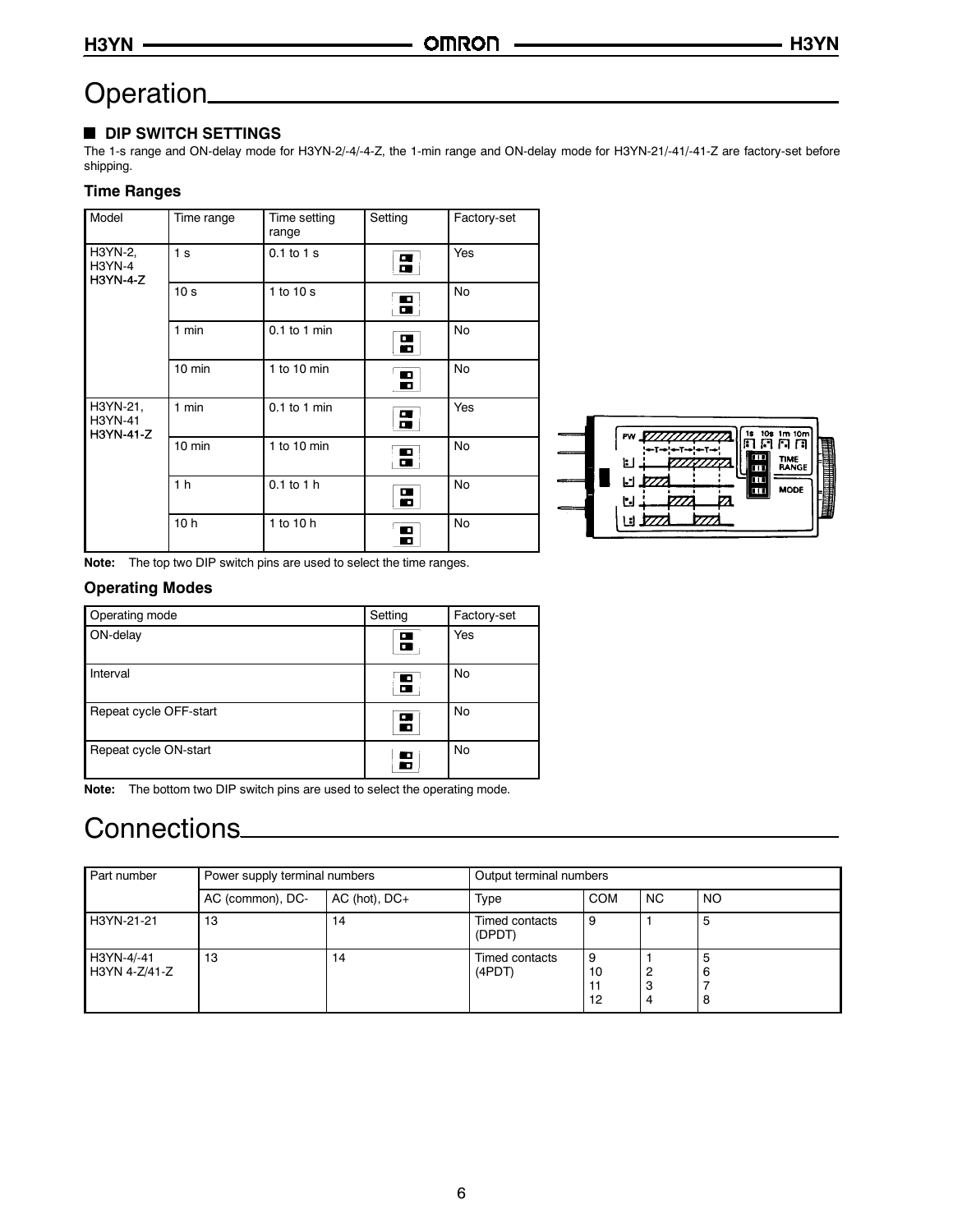# Dimensions

Unit: mm (inch)

#### **TIMERS**





#### **Overall Mounting Depth**

**PYF08E/PYF08A-N (PYF14A/PYF14-N see note) PY08 (PY14 see note) PY08QN (PY14QN see note)**



PYF08A-E (PYF14A-E)



series

PY08 (PY14)

 $20$  $(0.79)$   $||$   $||$ 

Ð





PY08QN<br>(PY14QN)

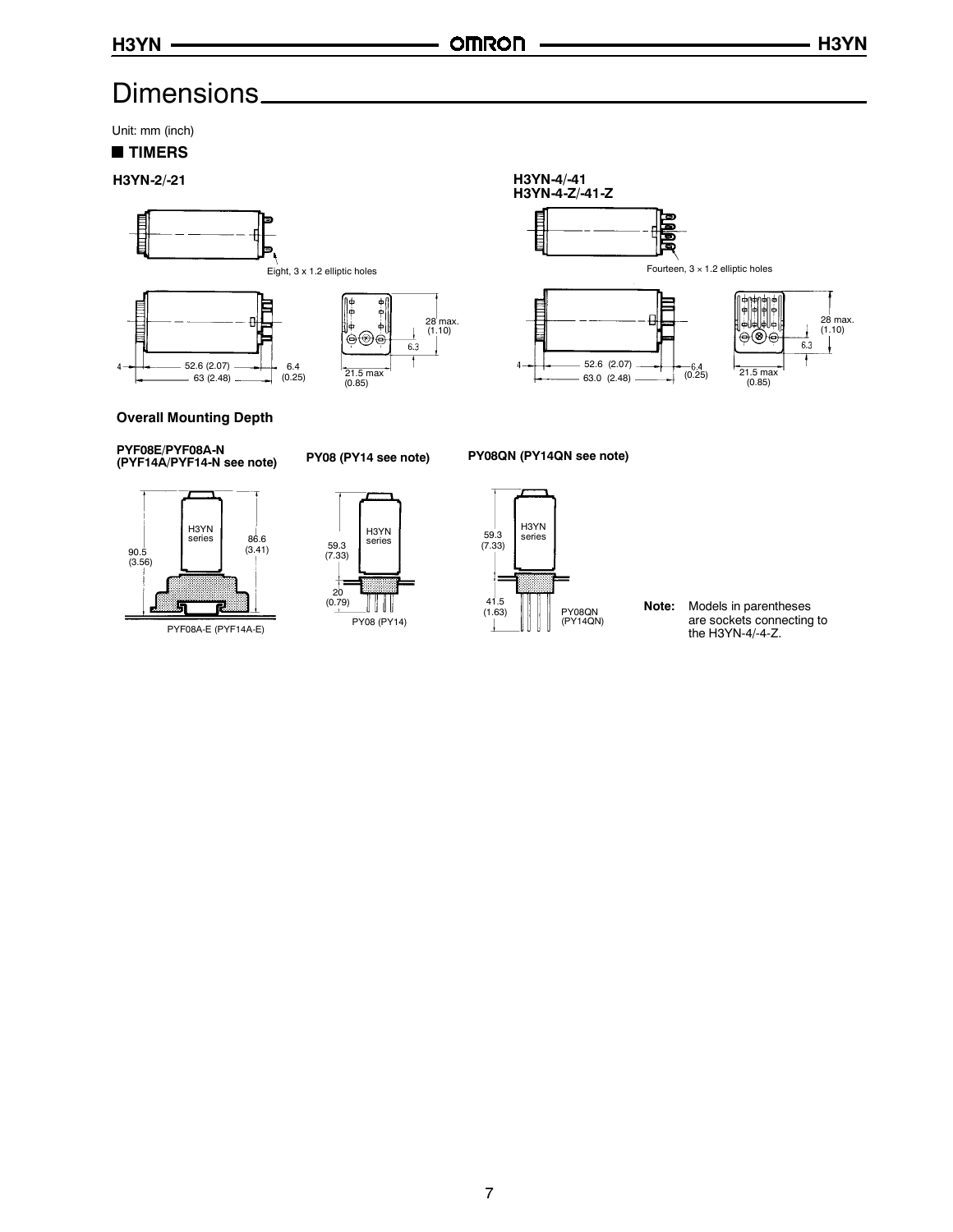## ■ SOCKETS

#### **Track-Mounting/Front-Connecting Sockets PYF08A-E**

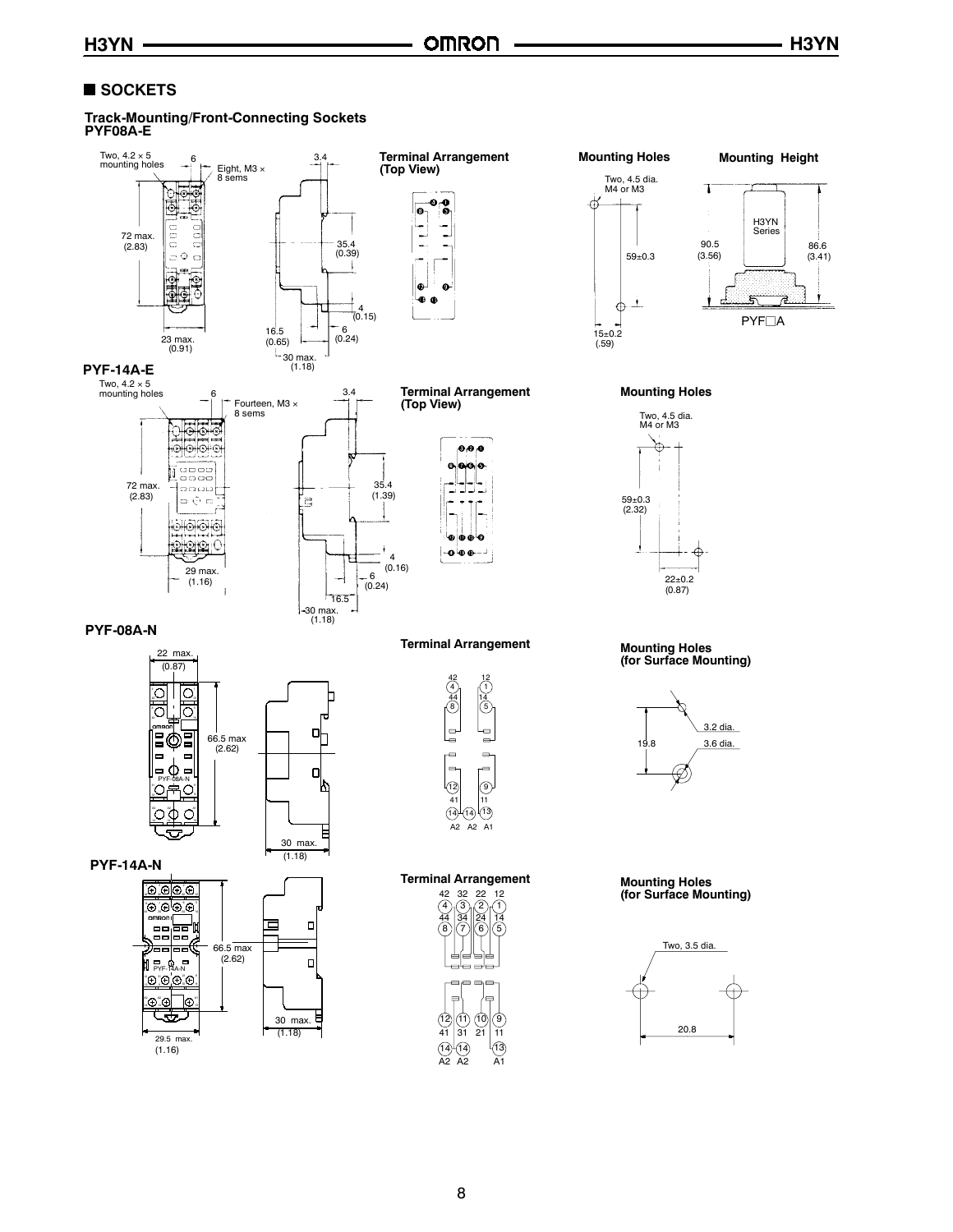#### **Back-Connecting Sockets PY08, PY14**



#### **PY08QN, PY14QN PY08QN(2), PY14QN(2)**



**Note:** With PY□QN(2)(-3), dimension \* should read 20 max. (0.79) and dimension \*\* 36.5 max. (1.44)

#### **PY08-02, PY14-02**





**Terminal Arrangement (Bottom View)**

 $\bullet$ 

❸

Ø

¢



 $25.8^{+0.2}_{0}$ 

ز

Ţ





**Mounting Height**



#### **Terminal Arrangement (Bottom View)**

PY14QN PY14QN(2)

⊕

0000

 $0000$ 

 $0000$ 

 $\bullet$ 

PY08QN PY08QN(2)

 $\bullet$ 

 $\ddot{\mathbf{e}}$ 

 $\boldsymbol{\Theta}$  $\bullet$ 



**Hold-Down Clips**

The hold-down clip makes it possible to mount the H3YN securely and prevent the H3YN from falling out due to vibration or shock.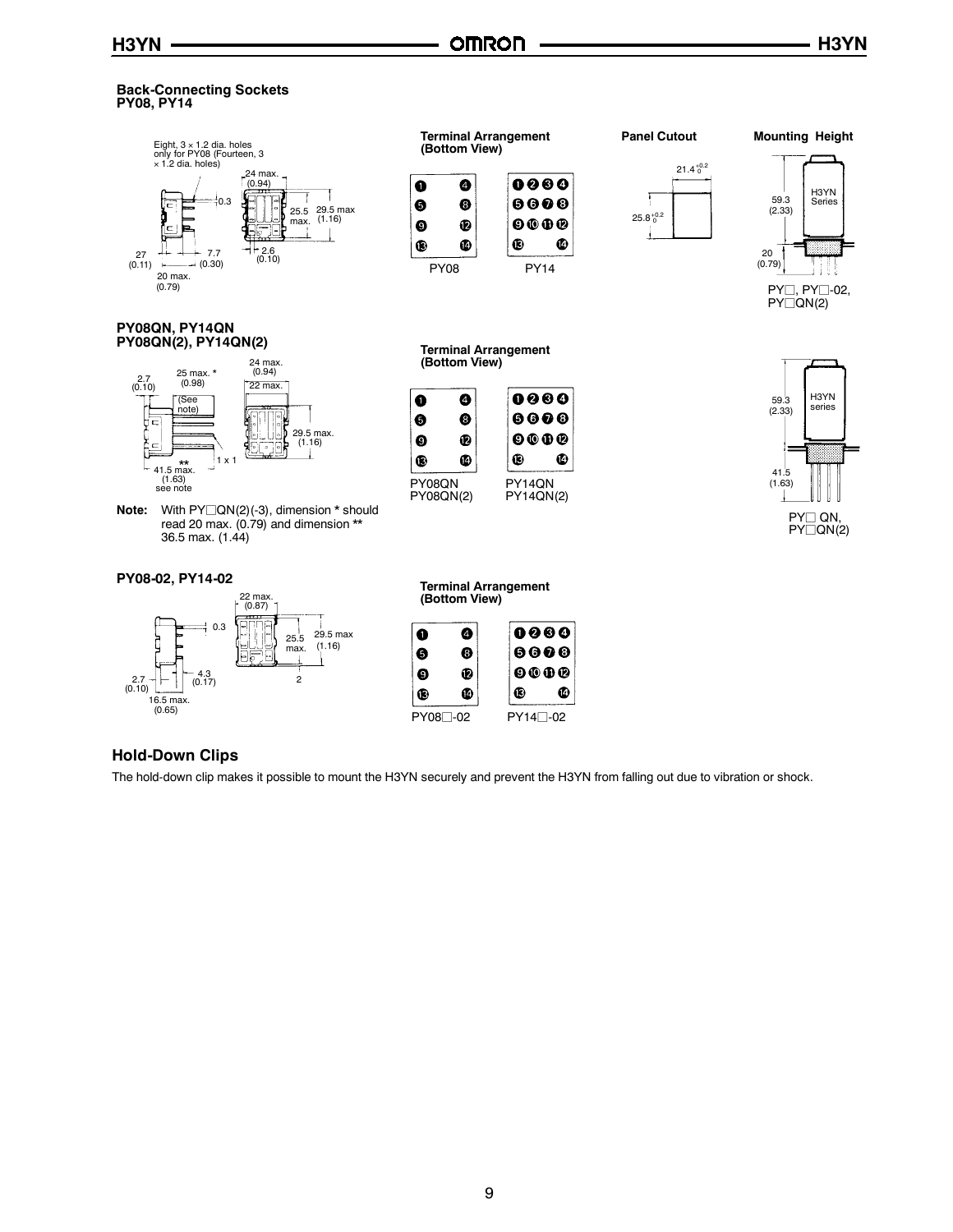1.5 (0.06)

 $^{7}_{29.2}$ (1.15)



**End Plate PFP-M**









**Spacer**